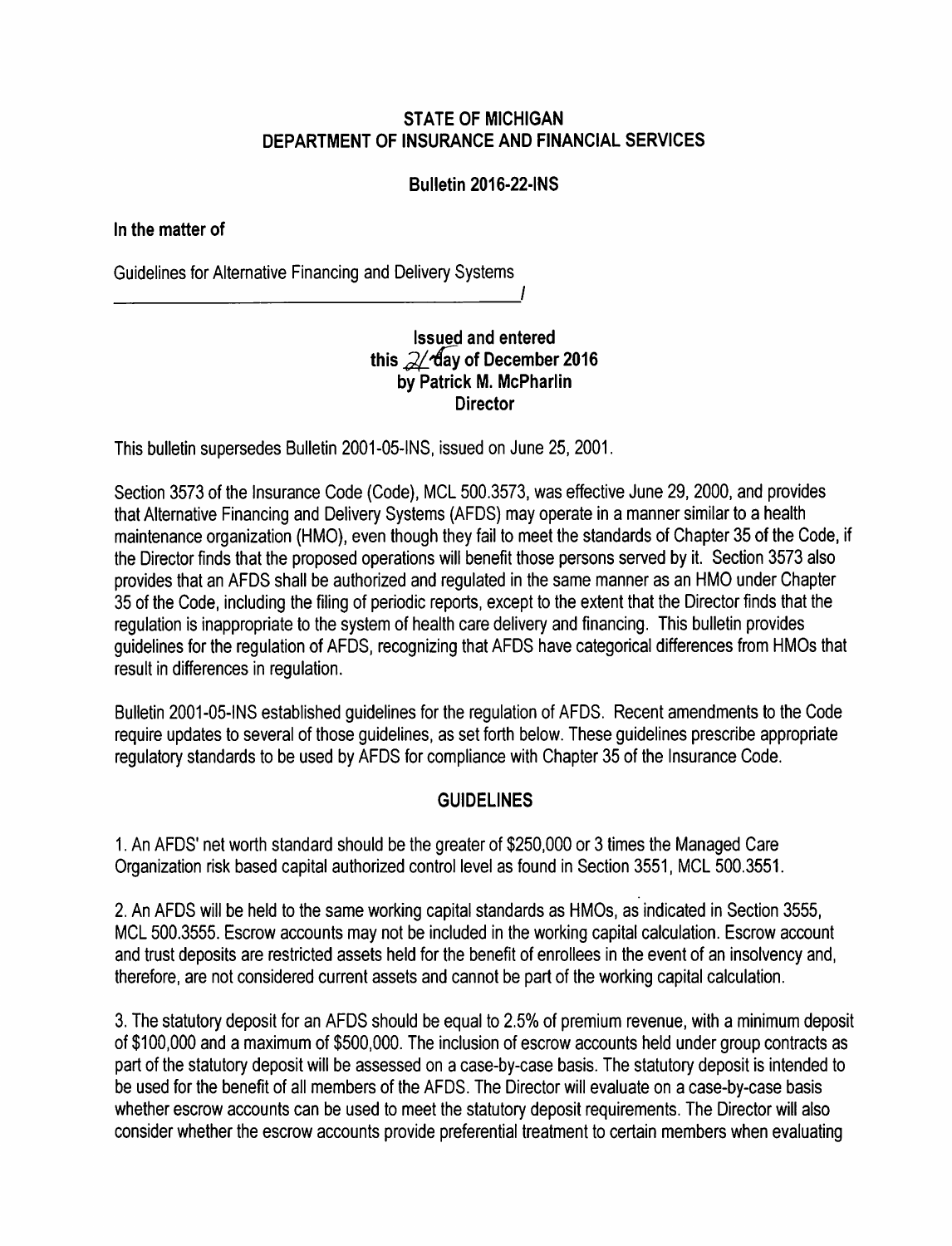Bulletin 2016-22-INS Page 2

the inclusion of escrow accounts. If a determination is made to allow the use of escrow accounts for deposit purposes, minimum requirements for these escrow accounts will be developed to meet the deposit requirements.

4. An AFDS must follow the requirements for developing afinancial plan and quality assessment program found in Section 3555, MCL 500.3555, and Section 3508, MCL 500.3508.

5. An AFDS must comply with the board composition requirements found in Section 3511, MCL 500.3511.

6. An AFDS must comply with Sections 3513 and 3530, MCL 500.3513 and MCL 500.3530, although an AFDS service area expansion may not necessarily be limited to the standard that requires a 30-minute travel time from contracted providers.

7. An AFDS' rates must be filed pursuant to the requirements of Sections 3521 and 3525, MCL 500.3521 and MCL 500.3525. Rates that are collectively bargained do not require pre-approval, but must be filed immediately, pursuant to Section 3525(2), MCL 500.3525(2), and must include sufficient data and rate support. The standard for actuarially sound rates is found in Section 2242, MCL 500.2242. Contracts and forms must be filed at the same time rates are filed.

8. An AFDS that offers only dental and vision benefits is not required to comply with the open enrollment requirements of Section 3472, MCL 500.3472, because of the limited and optional nature of the benefits it offers. The Director will consider granting waivers for other types of AFDS on acase-by-case basis.

9. An AFDS must continue to provide all subscribers with full subscriber certificates that contain all essential information about the benefits provided and other information as required by Section 2212a, MCL 500.2212a.

10. An AFDS must continue to offer benefits on an emergency basis. However, the required emergency services are limited to benefits for services only of the type offered by a particular AFDS.

11. An AFDS must have quality assurance standards that are consistent with the particular benefits it provides. The standards for the particular benefit must adhere to those found in Sections 3508, 3513(2)(c), and 3528, MCL 500.3508, MCL 500.3513(2)(c), and MCL 500.3528.

12. Waivers from an AFDS' requirement to maintain reinsurance for possible insolvency will be considered on acase-by-case basis as long as the statutory net worth and deposit requirements described above are met.

13. An AFDS must have afinancial plan to minimize the possible impact of an insolvency on the members. Waivers from purchasing outside coverage for insolvency will be evaluated and approved on a case-bycase basis as long as the statutory net worth and deposit requirements are met. The Director will consider other measures the AFDS may propose to minimize the effects of insolvency or the level of risk in the event of an insolvency.

14. An AFDS must follow the internal grievance and external review procedures found in Section 2213, MCL 500.2213, and the Patient's Right to Independent Review Act, PA 251 of 2000, MCL 550.1901 et seq.